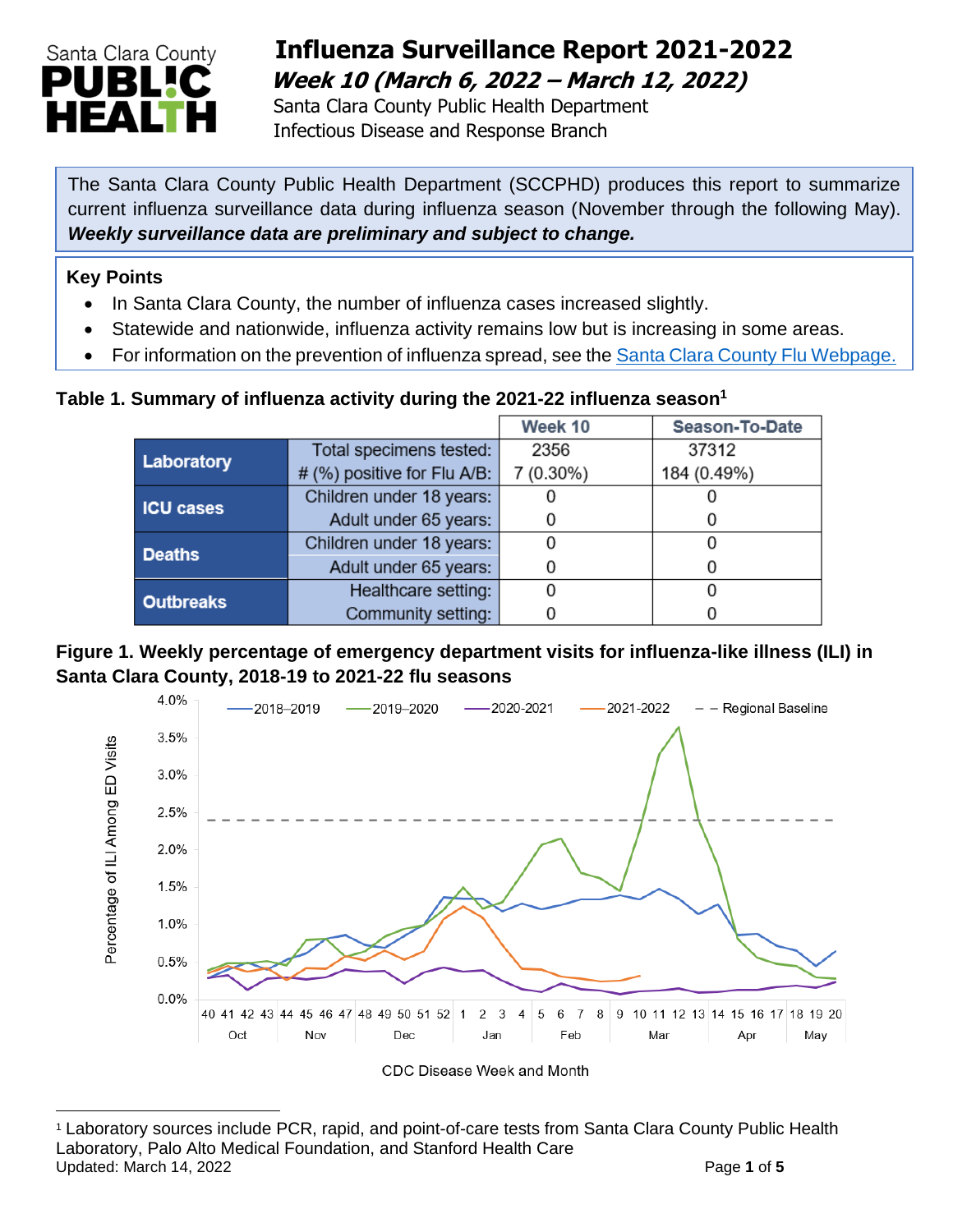

 Santa Clara County Public Health Department Infectious Disease and Response Branch

## **Influenza Virologic Surveillance**





CDC Disease Week and Month

<sup>&</sup>lt;sup>2</sup> Laboratory sources include PCR, rapid, and point-of-care tests from Santa Clara County Public Health Laboratory, Palo Alto Medical Foundation, and Stanford Health Care. Limitations of Figure 2 data include presence of out-of-jurisdiction cases, inability to subtype influenza by certain laboratories, and potential missed influenza cases tested by alternate laboratories in the county.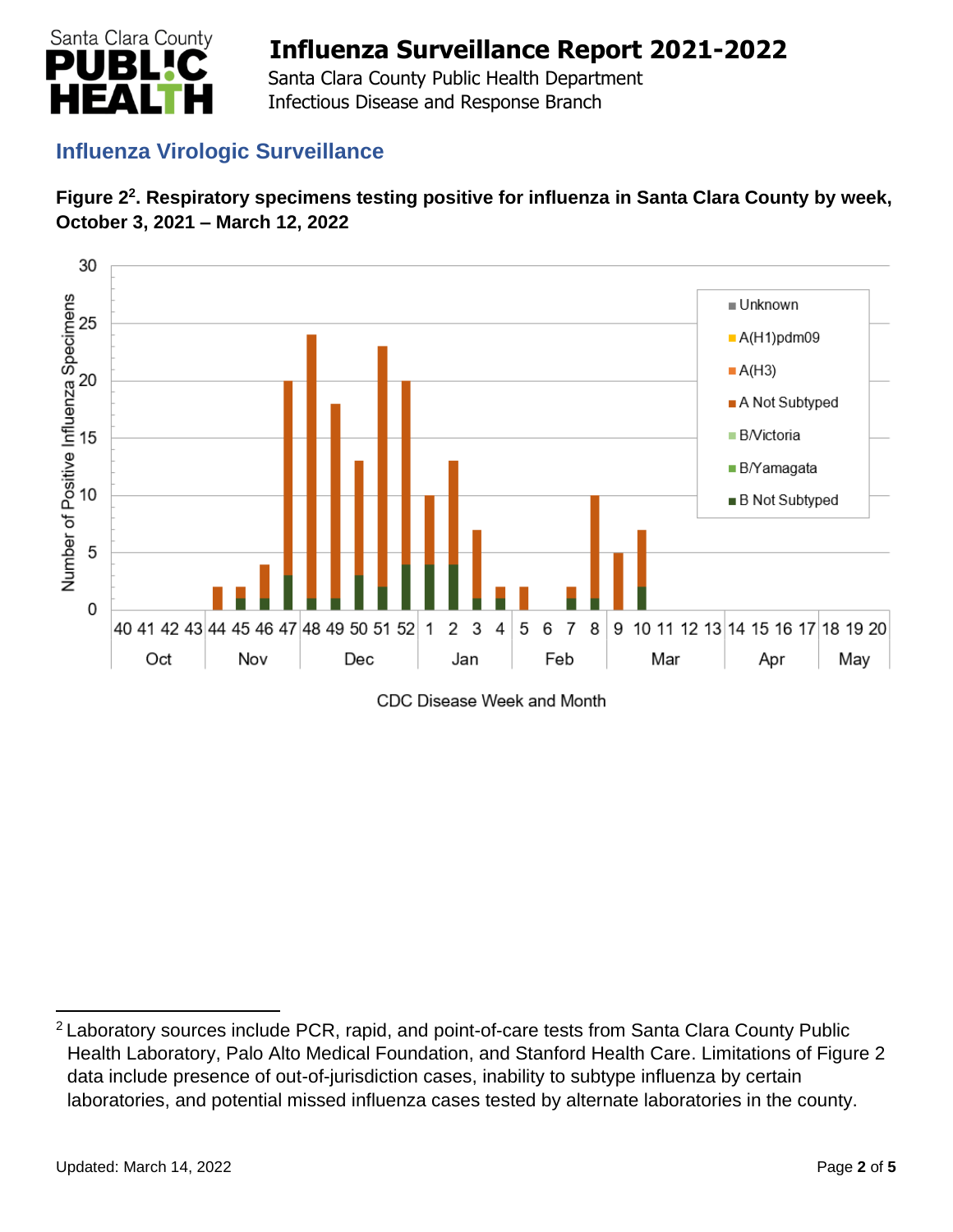

 Santa Clara County Public Health Department Infectious Disease and Response Branch

## **Laboratory-Confirmed Influenza ICU Cases, Deaths, and Outbreaks**

As of March 12, 2022, no laboratory-confirmed influenza cases requiring ICU level care or influenzaassociated deaths among persons under 65 years old were reported in Santa Clara County for the current flu season (Figure 3, Figure 4). Cases aged 65 years and older are not reportable. Additionally, no laboratory-confirmed influenza outbreaks have been reported in a healthcare or community setting for the  $2021 - 2022$  influenza season (Figure 5).

### **Figure 3 3 . Laboratory-confirmed influenza ICU cases and deaths among individuals aged 0-64 years by week of onset in Santa Clara County, October 3, 2021 – March 12, 2022**



CDC Disease Week and Month



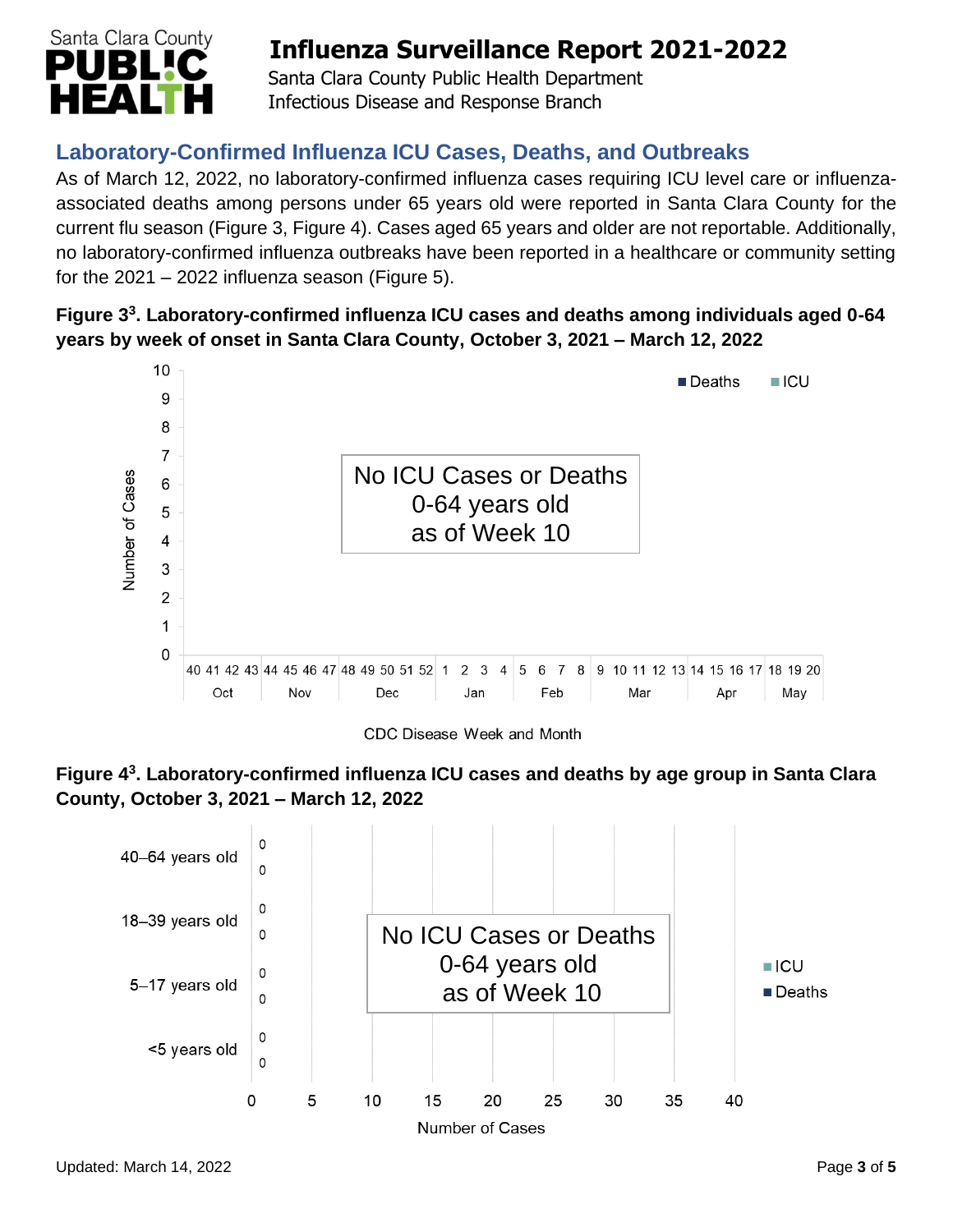

 Santa Clara County Public Health Department Infectious Disease and Response Branch

### **Figure 5 3 . Laboratory-confirmed healthcare and community outbreaks by outbreak onset week in Santa Clara County, October 3, 2021 – March 12, 2022**



## **Statewide and Nationwide Influenza Surveillance**

|                                      | <b>CALIFORNIA</b>                                                 |                | <b>UNITED STATES</b> |                |
|--------------------------------------|-------------------------------------------------------------------|----------------|----------------------|----------------|
|                                      | Week 9                                                            | Season-To-Date | Week 9               | Season-To-Date |
| Season influenza activity            | Sporadic; influenza activity is<br>increasing across the country. |                |                      |                |
| <b>Predominant Virus Circulating</b> | Flu A                                                             | Flu A          | Flu A                | Flu A          |
| # Of Flu-Coded Deaths                |                                                                   | 32             | 12                   | 1155           |
| # Of Flu-Associated Pediatric Deaths | 0                                                                 |                | 2                    | 10             |

Note: Per CDPH, one influenza-coded death was removed because the death certificate was revised.

For more information, visit the [CDPH Influenza Webpage](http://www.cdph.ca.gov/Programs/CID/DCDC/Pages/Immunization/Influenza.aspx) and the CDC U.S. Influenza Surveillance [Webpage.](http://www.cdc.gov/flu/weekly/)

<sup>&</sup>lt;sup>3</sup> The source for Figures 3, 4, and 5 is the California Reportable Diseases Information Exchange (CalREDIE) system. Data are provisional as of 3/14/2022.